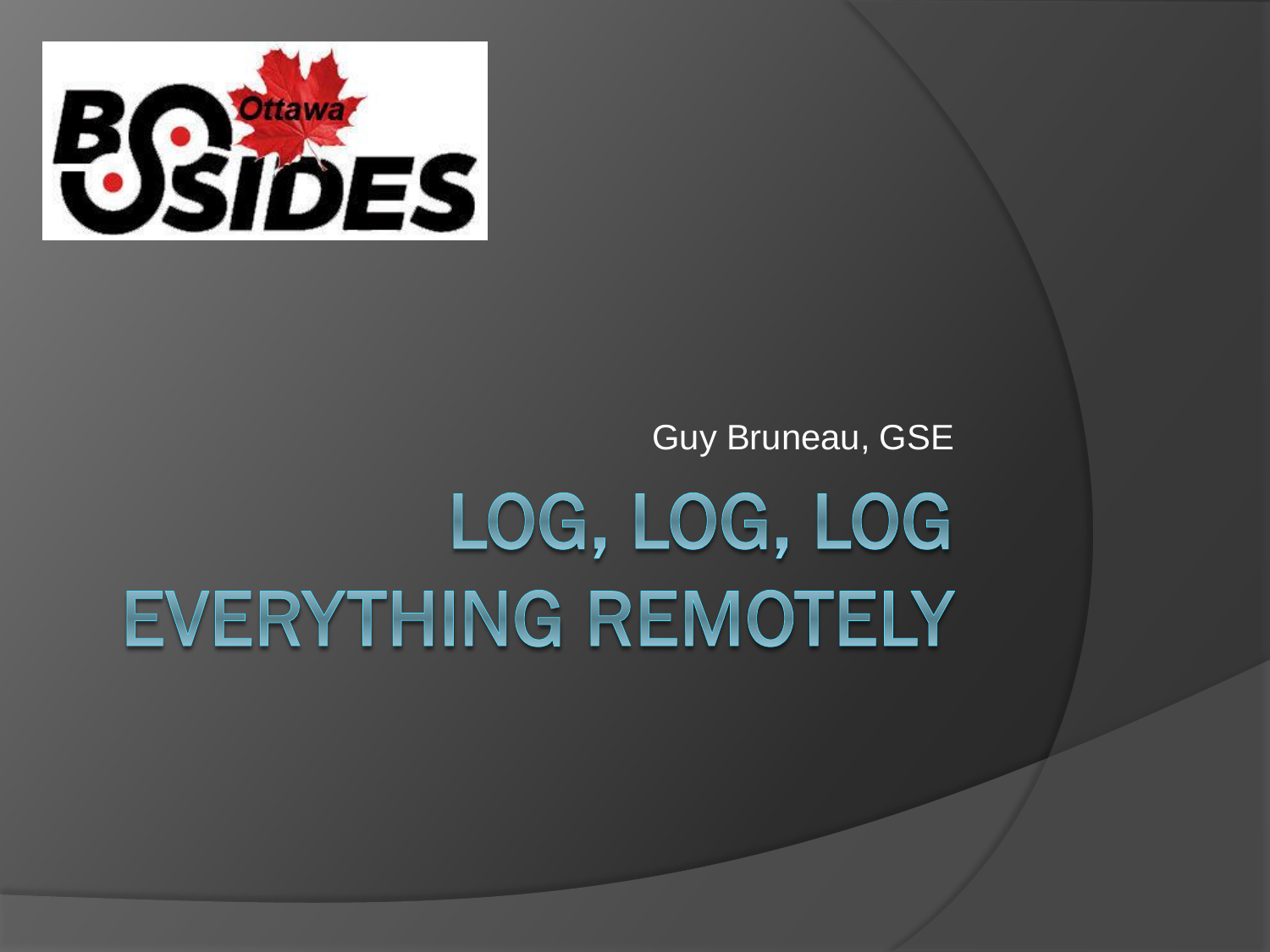### About Me

- **Senior Security Consultant @ipss inc.**
- Incident Handler @Internet Storm Center
	- gbruneau@isc.sans.edu
- **SIEM user since 2001, IDS before that**
- Mid to large enterprises
- ◎ @GuyBruneau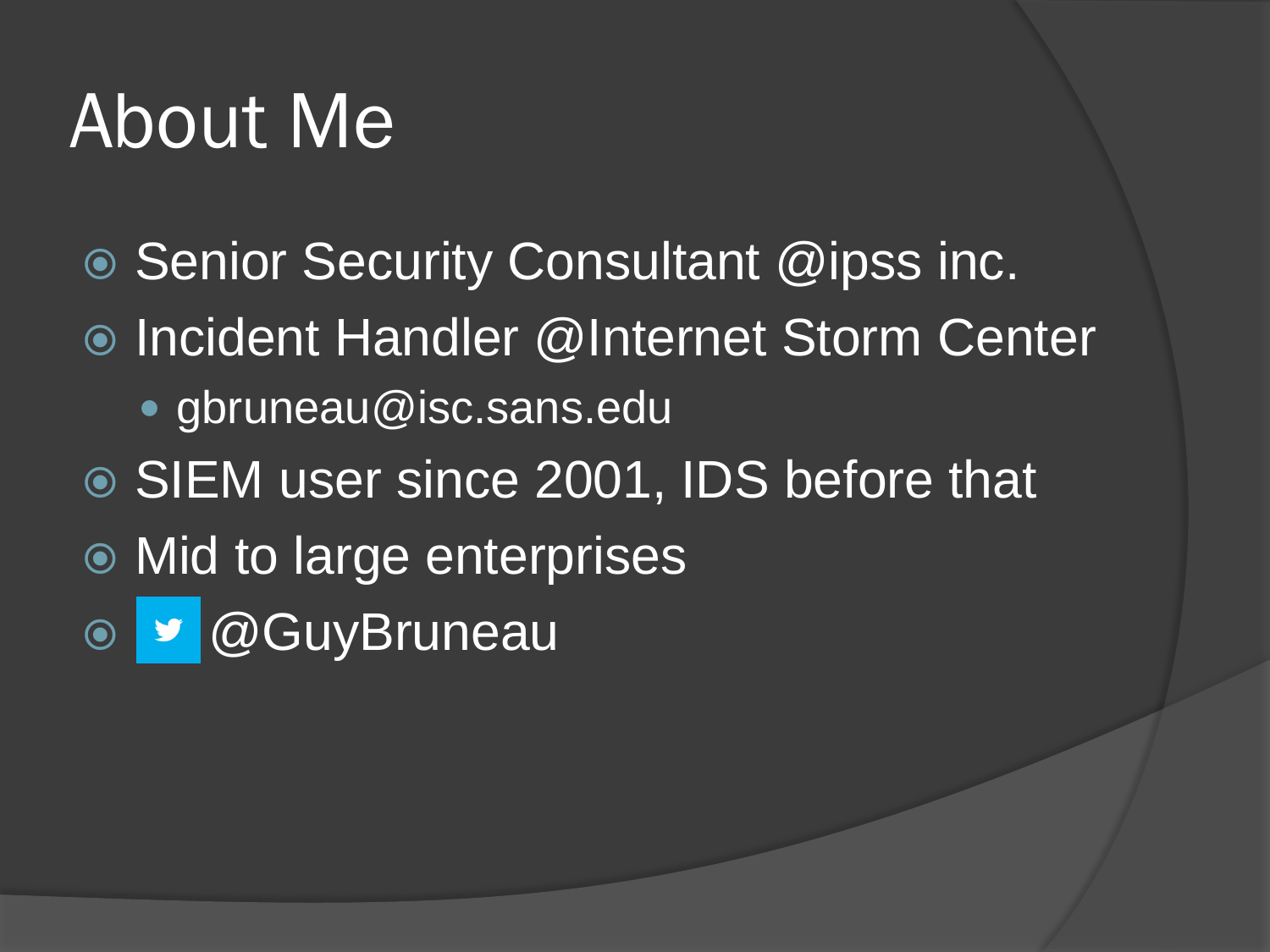### Agenda

- Why collect logs and/or packets?
- $\odot$  How much can I trust my equipment?
- **Collection, detection and reporting**
- Some logging devices
	- Open Source (free)
	- Commercial

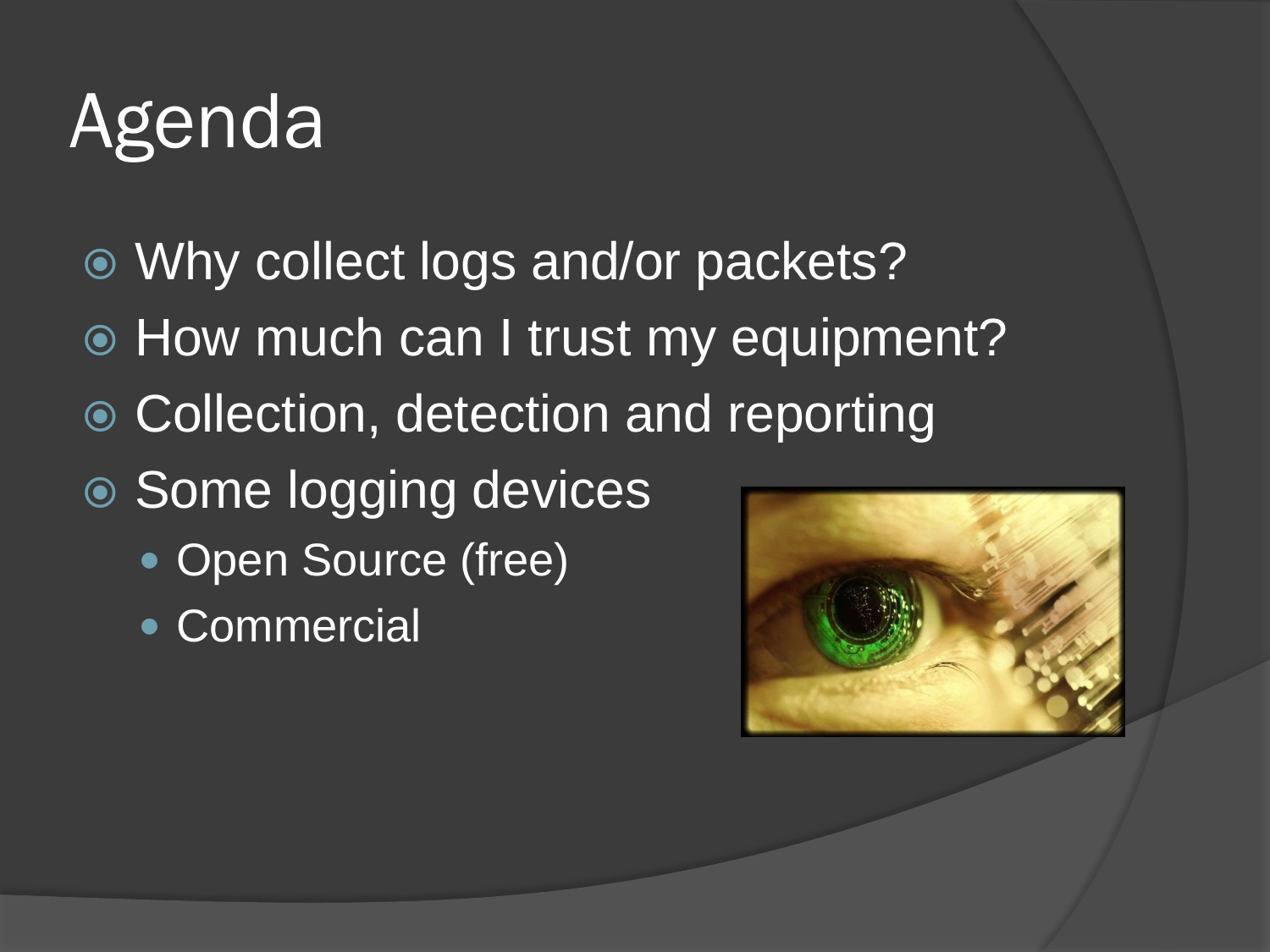### Network Forensics – What & Why?

- Defined as analysis of network traffic or network events
- $\bullet$  Accuracy requires collecting everything, well almost
- Without accurate logs, incident response is difficult
- Almost impossible to assess real impact
- Packet collection enhances incident resolution

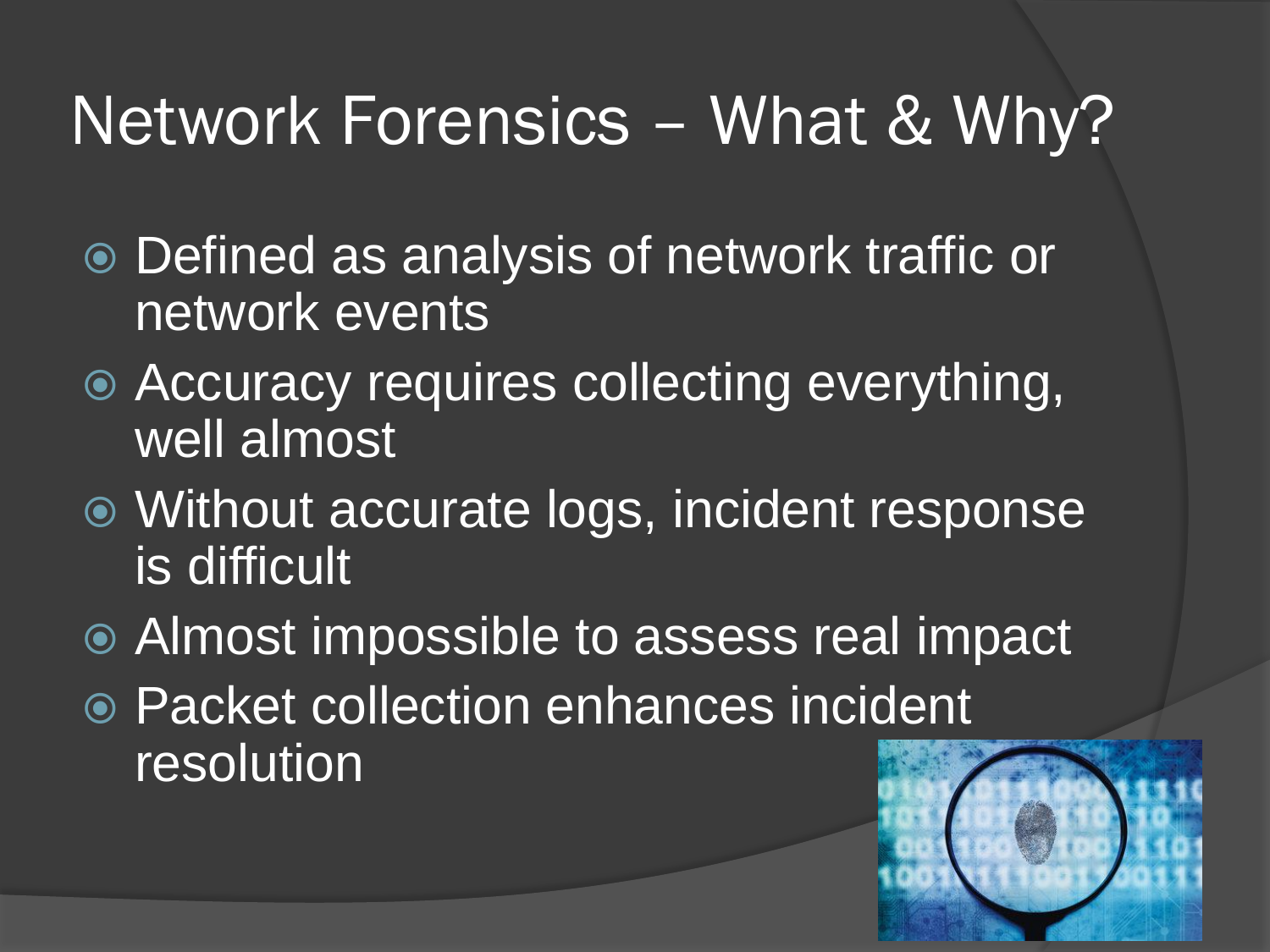### How Good Is My Equipment?

**◎ NSS Labs testing shows 98.5% effectiveness** 

- IPS, NGFW, endpoint protection system
- 1.5% bypass perimeter and host layer defenses
- Stealthy attacks give control to malicious actors
- **Suggest: Control the attacker by redirecting** the attack against a target you can watch and control
- **Reality: Catch what you can detect and block**
- Are you prepared to operate at 60% capacity?
	- Withstand a breach, with reduced services
	- Example: Home Depot, JP Morgan Chase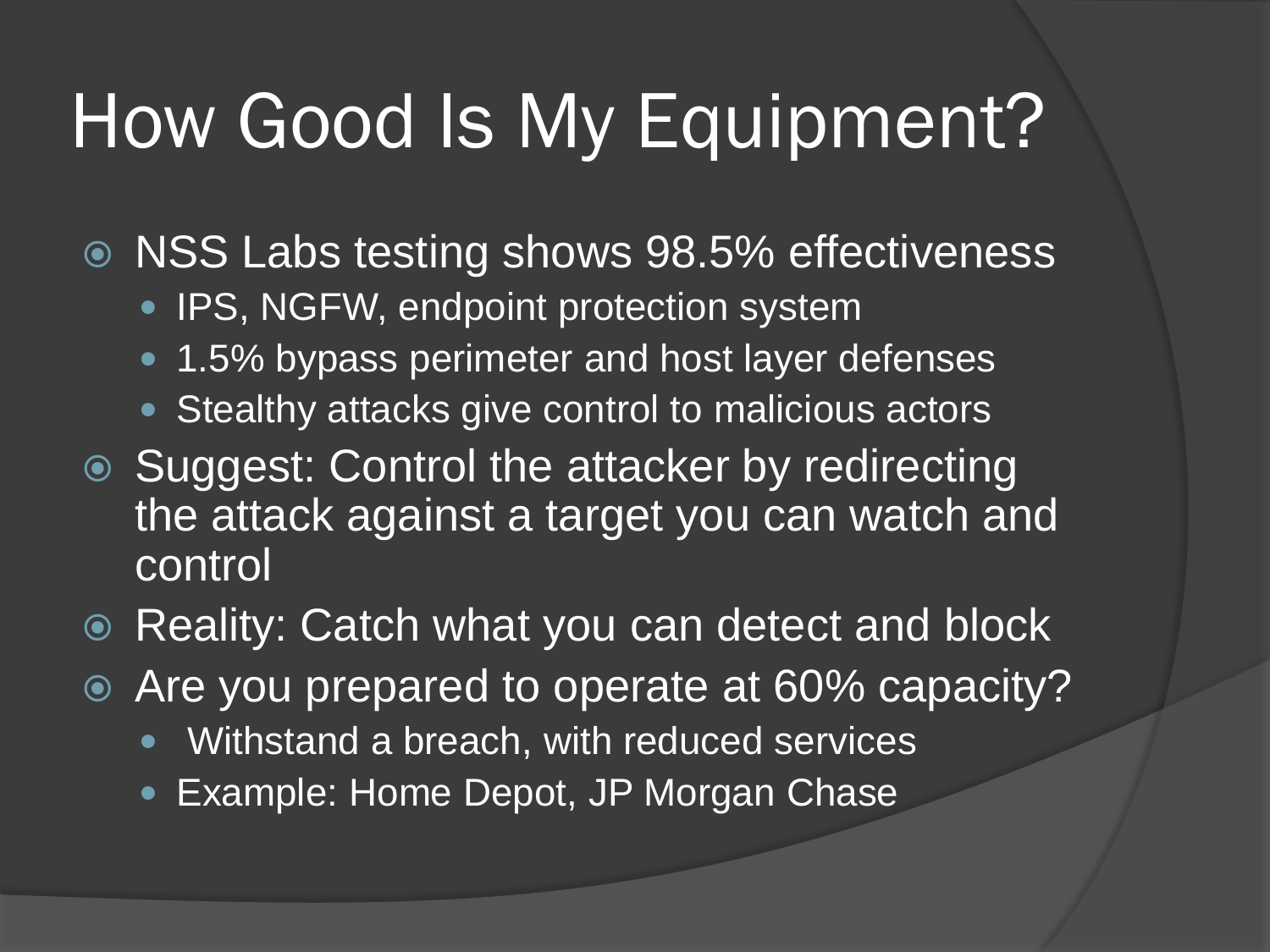### Collect & Centralize Logs - **Challenges**

- Voluminous amount of logs to process
	- 100 events per second is >8 billion events/day
- Managing system logs into meaningful **intelligence** 
	- **Can you find that needle in the haystack?**
- High speed networks are challenging packet collection and metadata accuracy
- Accurate packet collection is dependant on speed and storage capacity
- How complete and accurate is the data?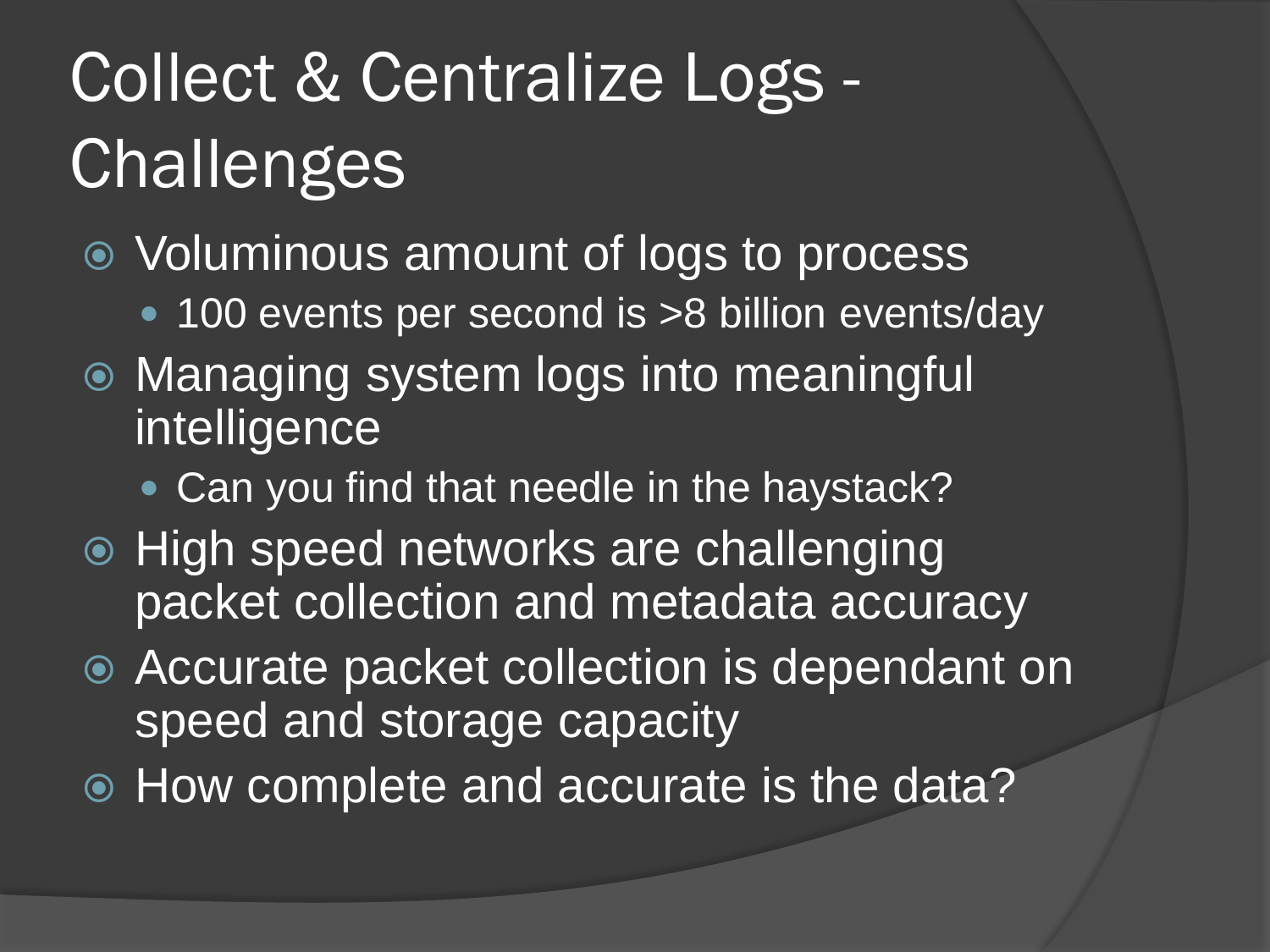### Regulations - Failure

- Failure to comply can have painful results
	- Fines/penalties
	- Additional audits
	- Loss of brand value
	- Delay/hard stop on business processes
- Exposures may result
	- Customer and investigation costs
	- Loss of customers
	- Lawsuits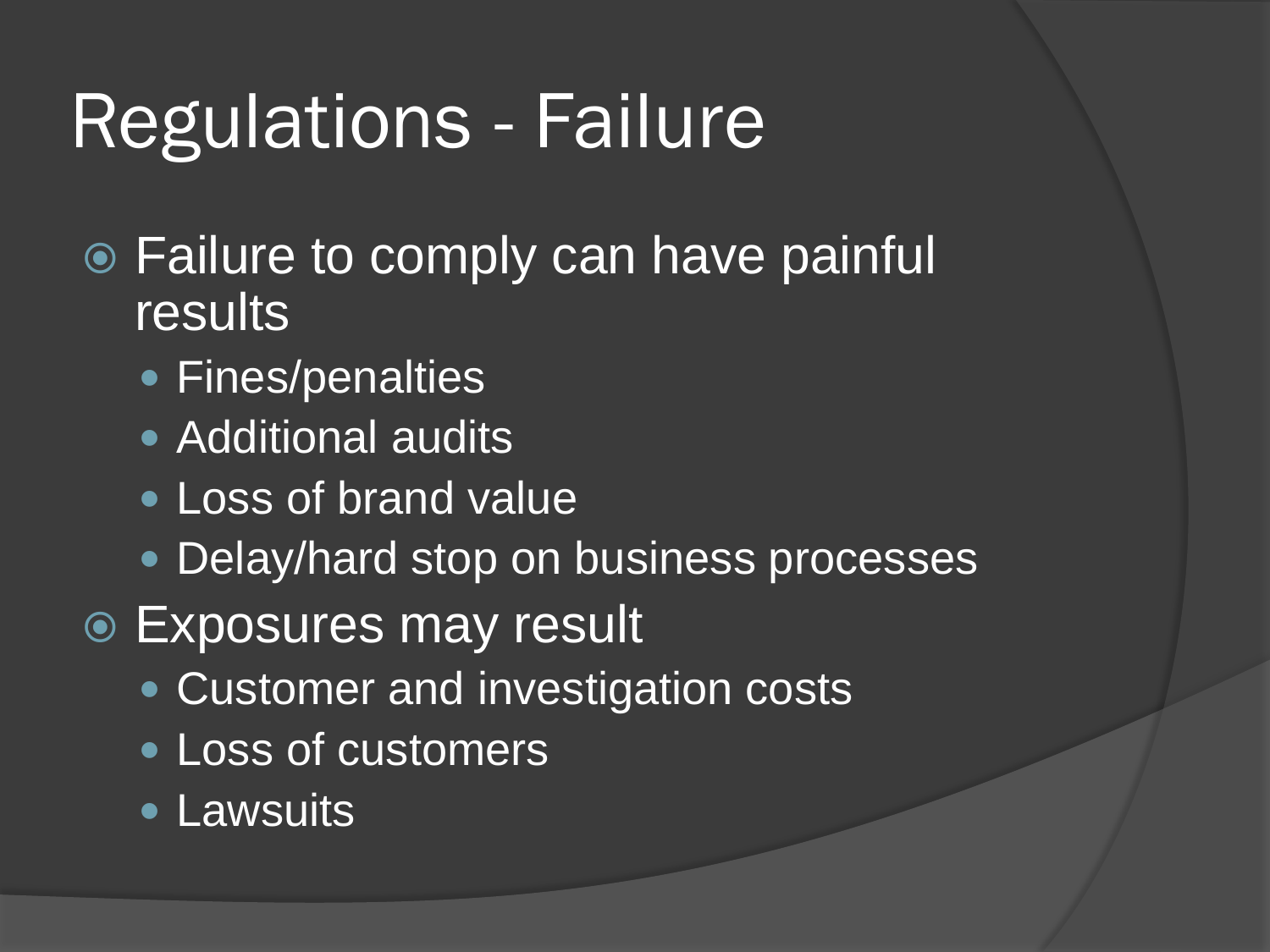## End Goals

- Centralize logging
- Consider event rate
- Normalize the data (system independent)
- Reporting and analysis functions
- Notification and alerting
- Minimum administration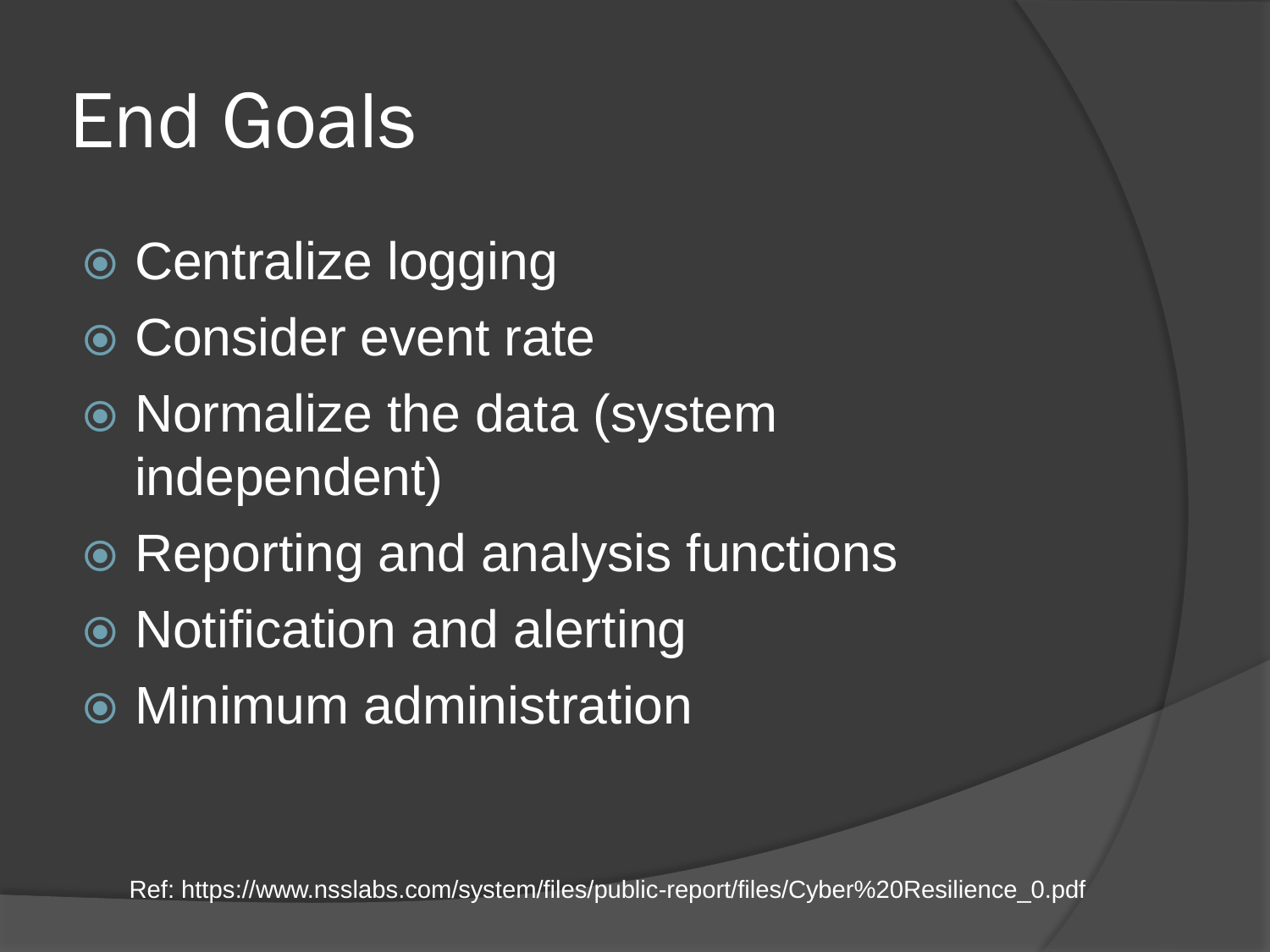#### Password Guessing – SQL Attack

#### Would you want to know someone is after your SQL database?

| Logon Type:                                                                     |                                                                                            | 10                                                                                                |                                    | Logon Type:                                                                                       | 10                                                             |  |  |
|---------------------------------------------------------------------------------|--------------------------------------------------------------------------------------------|---------------------------------------------------------------------------------------------------|------------------------------------|---------------------------------------------------------------------------------------------------|----------------------------------------------------------------|--|--|
|                                                                                 | Account For Which Logon Failed:<br>Security ID:<br>Account Name:<br><b>Account Domain:</b> | NULL SID<br>root<br><b>DBSERVER</b>                                                               |                                    | Account For Which Logon Failed:<br>Security ID:<br><b>Account Name:</b><br><b>Account Domain:</b> | NULL SID<br>kelly<br><b>DBSERVER</b>                           |  |  |
| <b>Failure Information:</b><br><b>Failure Reason:</b><br>Status:<br>Sub Status: |                                                                                            | Unknown user name or bad password.<br>0xc000006d<br>0xc0000064                                    |                                    | <b>Failure Information:</b><br>Failure Reason:<br>Status:<br>Sub Status:                          | Unknown user name or bad password.<br>0xc000006d<br>0xc0000064 |  |  |
|                                                                                 |                                                                                            | Logon Type:                                                                                       | 10                                 |                                                                                                   |                                                                |  |  |
|                                                                                 |                                                                                            | Account For Which Logon Failed:<br>Security ID:<br><b>Account Name:</b><br><b>Account Domain:</b> | NULL SID<br>sql<br><b>DBSERVER</b> |                                                                                                   |                                                                |  |  |
|                                                                                 |                                                                                            | <b>Failure Information:</b><br><b>Failure Reason:</b><br>Status:<br>Sub Status:                   | 0xc000006d<br>0xc0000064           | Unknown user name or bad password.                                                                |                                                                |  |  |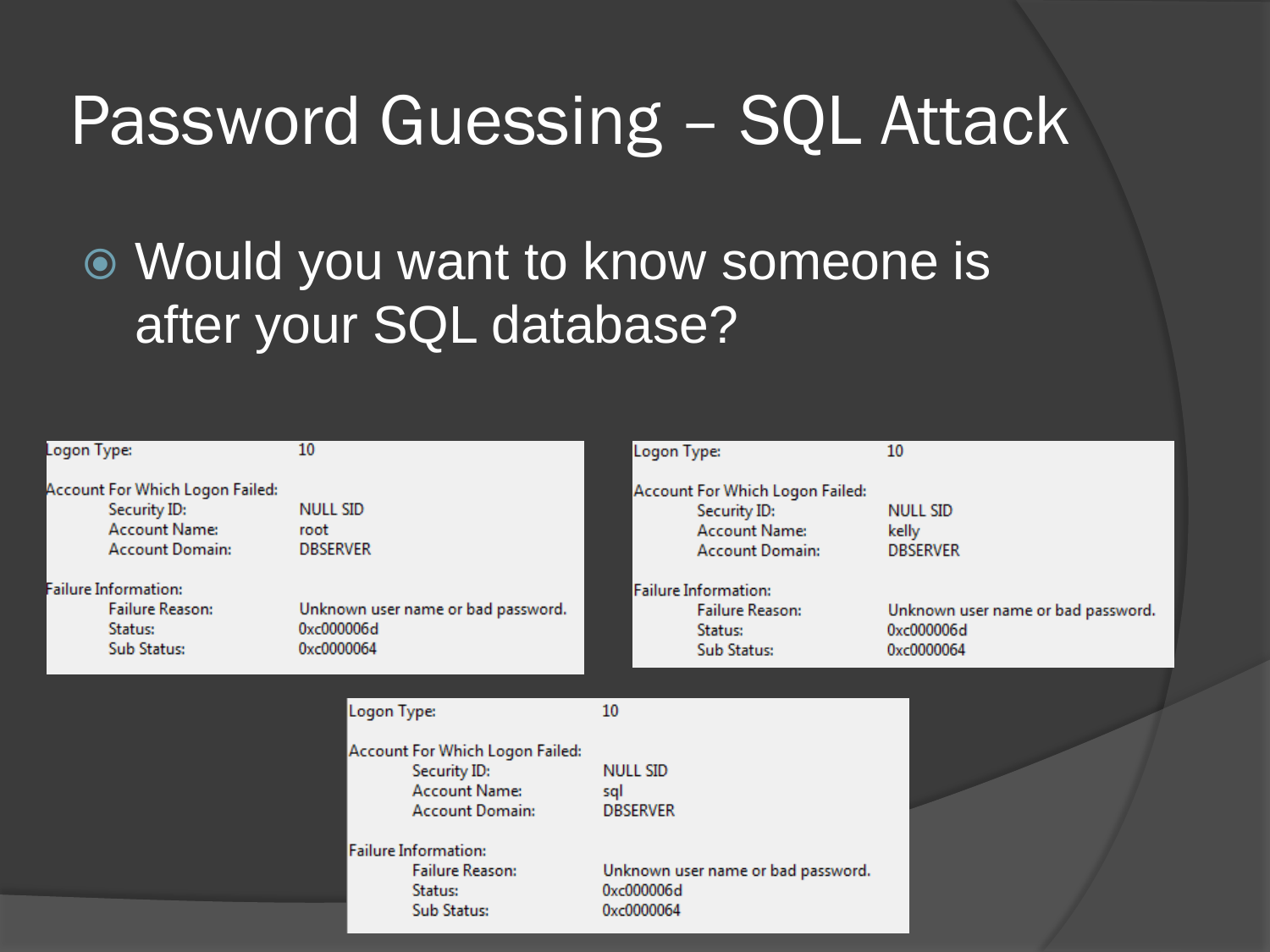### Free Loggers

- Basic syslog server
- $\odot$  Sagan  $\rightarrow$  Sguil Database
- Windows Syslog Server
- NXLOG Community Edition
	- Supports Unix, Android, Windows, etc.
	- Read logs from various databases

http://nxlog-ce.sourceforge.net http://log4ensics.com/features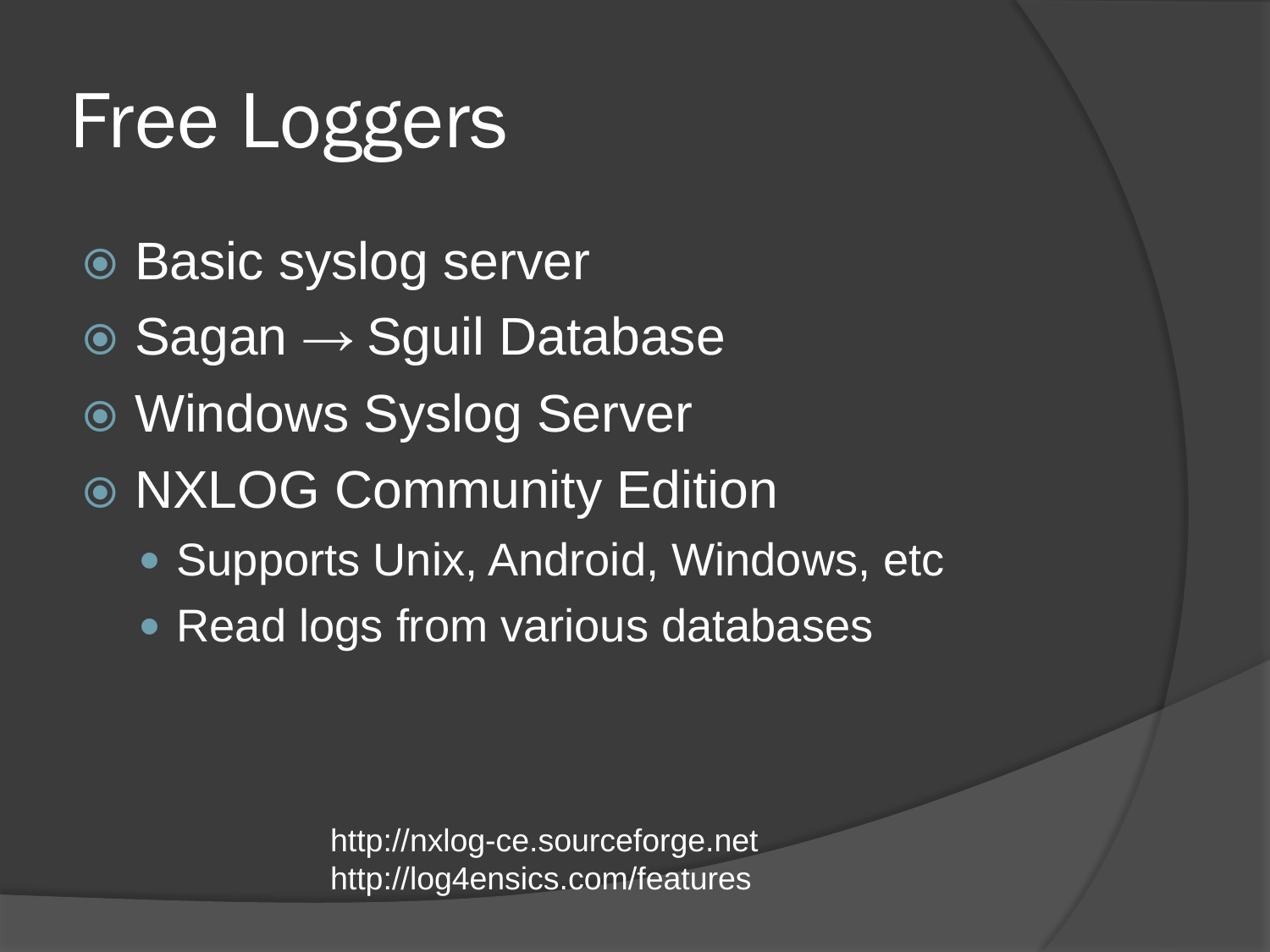### Basic Syslog Server

| View Action Settings Macros Help<br><b>App</b><br>鳳 SysLog (View by Severity)<br>e<br>- Emergency: system is unusable<br>Alert: action must be taken immediately<br>Critical: Critical conditions<br>Error: Error conditions<br>٠<br>Warning: Warning conditions<br>Notice: normal but significant condition<br>Informational: Informational messages<br>Debug: debug-level messages<br>Events<br>Facility Severity Message<br>EventIdx<br>TimeStamp<br>klogd: DROP IN=vlan2 OUT= MAC=ff:ff:ff:ff:ff:ff:ff:ff:ff:00:1b:d5:fe:e7:dd:08:00 12/2/2012 12:34:46<br>5<br>991<br>4<br>5<br>klogd: DROP IN=vlan2 OUT= MAC=ff:ff:ff:ff:ff:ff:ff:ff:00:1b:d5:fe:e7:dd:08:00 12/2/2012 12:34:44 PM<br>990<br>4<br>989<br>5<br>klogd: REJECTv6: calling icmpv6_send<br>4<br>12/2/2012 12:34:37 PM<br>5<br>klogd: REJECTv6: calling icmpv6_send<br>986<br>4<br>12/2/2012 12:34:30 PM<br>5<br>klogd: REJECTv6: calling icmpv6_send<br>983<br>12/2/2012 12:34:26 PM<br>4<br>5<br>klogd: DROP IN=vlan2 OUT= MAC=ff:ff:ff:ff:ff:ff:00:1b:d5:fe:e7:dd:08:00 12/2/2012 12:34:23 PM<br>980<br>4<br>5<br>979<br>klogd: DROP IN=vlan2 OUT= MAC=ff:ff:ff:ff:ff:ff:ff:ff:ff:d0:1b:d5:fe:e7:dd:08:00 12/2/2012 12:34:21 PM<br>4<br>Event detail<br>TimeStamp:<br>Event ID : $n$<br>Host name:<br>$Host$ IP : | S Syslog Server 1.2.0 |  |  |  |  |  |  |  |  |  |  |  |
|--------------------------------------------------------------------------------------------------------------------------------------------------------------------------------------------------------------------------------------------------------------------------------------------------------------------------------------------------------------------------------------------------------------------------------------------------------------------------------------------------------------------------------------------------------------------------------------------------------------------------------------------------------------------------------------------------------------------------------------------------------------------------------------------------------------------------------------------------------------------------------------------------------------------------------------------------------------------------------------------------------------------------------------------------------------------------------------------------------------------------------------------------------------------------------------------------------------------------------------------------------------------------------------|-----------------------|--|--|--|--|--|--|--|--|--|--|--|
|                                                                                                                                                                                                                                                                                                                                                                                                                                                                                                                                                                                                                                                                                                                                                                                                                                                                                                                                                                                                                                                                                                                                                                                                                                                                                      |                       |  |  |  |  |  |  |  |  |  |  |  |
|                                                                                                                                                                                                                                                                                                                                                                                                                                                                                                                                                                                                                                                                                                                                                                                                                                                                                                                                                                                                                                                                                                                                                                                                                                                                                      |                       |  |  |  |  |  |  |  |  |  |  |  |
|                                                                                                                                                                                                                                                                                                                                                                                                                                                                                                                                                                                                                                                                                                                                                                                                                                                                                                                                                                                                                                                                                                                                                                                                                                                                                      |                       |  |  |  |  |  |  |  |  |  |  |  |
|                                                                                                                                                                                                                                                                                                                                                                                                                                                                                                                                                                                                                                                                                                                                                                                                                                                                                                                                                                                                                                                                                                                                                                                                                                                                                      |                       |  |  |  |  |  |  |  |  |  |  |  |
|                                                                                                                                                                                                                                                                                                                                                                                                                                                                                                                                                                                                                                                                                                                                                                                                                                                                                                                                                                                                                                                                                                                                                                                                                                                                                      |                       |  |  |  |  |  |  |  |  |  |  |  |
|                                                                                                                                                                                                                                                                                                                                                                                                                                                                                                                                                                                                                                                                                                                                                                                                                                                                                                                                                                                                                                                                                                                                                                                                                                                                                      |                       |  |  |  |  |  |  |  |  |  |  |  |
|                                                                                                                                                                                                                                                                                                                                                                                                                                                                                                                                                                                                                                                                                                                                                                                                                                                                                                                                                                                                                                                                                                                                                                                                                                                                                      |                       |  |  |  |  |  |  |  |  |  |  |  |
|                                                                                                                                                                                                                                                                                                                                                                                                                                                                                                                                                                                                                                                                                                                                                                                                                                                                                                                                                                                                                                                                                                                                                                                                                                                                                      |                       |  |  |  |  |  |  |  |  |  |  |  |
|                                                                                                                                                                                                                                                                                                                                                                                                                                                                                                                                                                                                                                                                                                                                                                                                                                                                                                                                                                                                                                                                                                                                                                                                                                                                                      |                       |  |  |  |  |  |  |  |  |  |  |  |
|                                                                                                                                                                                                                                                                                                                                                                                                                                                                                                                                                                                                                                                                                                                                                                                                                                                                                                                                                                                                                                                                                                                                                                                                                                                                                      |                       |  |  |  |  |  |  |  |  |  |  |  |
|                                                                                                                                                                                                                                                                                                                                                                                                                                                                                                                                                                                                                                                                                                                                                                                                                                                                                                                                                                                                                                                                                                                                                                                                                                                                                      |                       |  |  |  |  |  |  |  |  |  |  |  |
|                                                                                                                                                                                                                                                                                                                                                                                                                                                                                                                                                                                                                                                                                                                                                                                                                                                                                                                                                                                                                                                                                                                                                                                                                                                                                      |                       |  |  |  |  |  |  |  |  |  |  |  |
|                                                                                                                                                                                                                                                                                                                                                                                                                                                                                                                                                                                                                                                                                                                                                                                                                                                                                                                                                                                                                                                                                                                                                                                                                                                                                      |                       |  |  |  |  |  |  |  |  |  |  |  |
|                                                                                                                                                                                                                                                                                                                                                                                                                                                                                                                                                                                                                                                                                                                                                                                                                                                                                                                                                                                                                                                                                                                                                                                                                                                                                      |                       |  |  |  |  |  |  |  |  |  |  |  |
| Facility:<br>Severity:                                                                                                                                                                                                                                                                                                                                                                                                                                                                                                                                                                                                                                                                                                                                                                                                                                                                                                                                                                                                                                                                                                                                                                                                                                                               |                       |  |  |  |  |  |  |  |  |  |  |  |
|                                                                                                                                                                                                                                                                                                                                                                                                                                                                                                                                                                                                                                                                                                                                                                                                                                                                                                                                                                                                                                                                                                                                                                                                                                                                                      |                       |  |  |  |  |  |  |  |  |  |  |  |
|                                                                                                                                                                                                                                                                                                                                                                                                                                                                                                                                                                                                                                                                                                                                                                                                                                                                                                                                                                                                                                                                                                                                                                                                                                                                                      |                       |  |  |  |  |  |  |  |  |  |  |  |
|                                                                                                                                                                                                                                                                                                                                                                                                                                                                                                                                                                                                                                                                                                                                                                                                                                                                                                                                                                                                                                                                                                                                                                                                                                                                                      |                       |  |  |  |  |  |  |  |  |  |  |  |
|                                                                                                                                                                                                                                                                                                                                                                                                                                                                                                                                                                                                                                                                                                                                                                                                                                                                                                                                                                                                                                                                                                                                                                                                                                                                                      |                       |  |  |  |  |  |  |  |  |  |  |  |

http://sourceforge.net/projects/syslog-server/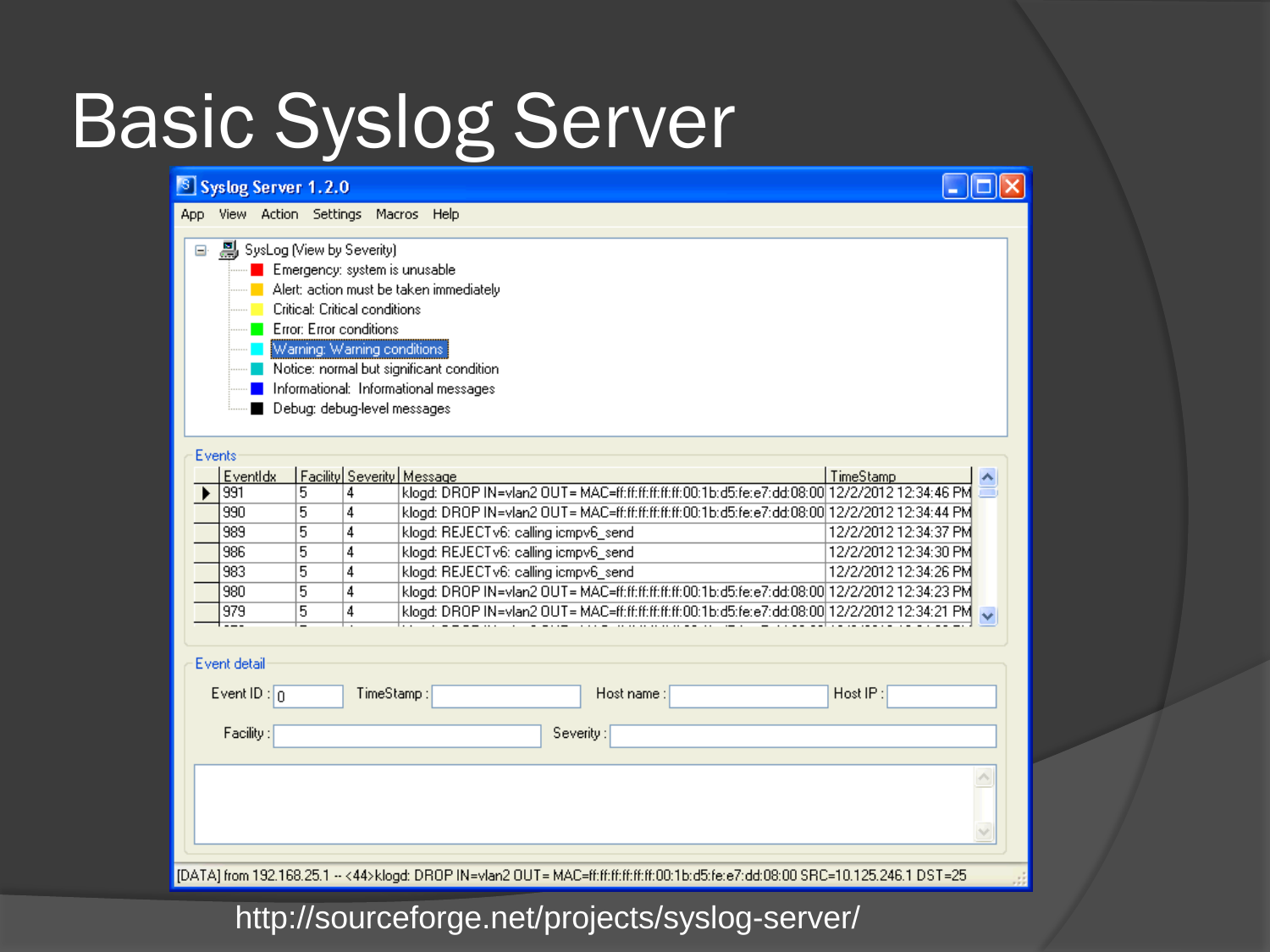### Sagan → Sguil Database

| Dashboard                                             | Events                                                                                                                                              | Welcome guy   Logout           |                        |      |                             | comments                                  | filters<br>sensors                                                                     |                |                                    | $\circ$        |
|-------------------------------------------------------|-----------------------------------------------------------------------------------------------------------------------------------------------------|--------------------------------|------------------------|------|-----------------------------|-------------------------------------------|----------------------------------------------------------------------------------------|----------------|------------------------------------|----------------|
| < 2012                                                | Jan                                                                                                                                                 | Feb                            | Mar                    | Apr  | <b>May</b>                  | Jun                                       | Jul<br>Sep<br>Aug<br>Oct                                                               | <b>Nov</b>     | Dec                                | ⇆<br>2014 >    |
| Fri01 Sat02 Sun03 Mon04<br>0:00<br>1:00               | Tue05<br>2:00<br>3:00                                                                                                                               | Wed06<br>Thu07<br>4:00<br>5:00 | Sat09<br>Fri08<br>6:00 | 7:00 | Sun10 Mon11<br>9:00<br>8:00 | Tue12 Wed13 Thu14 Fri15<br>10:00<br>11:00 | Tue19 Wed20<br>Thu <sub>21</sub><br>12:00<br>13:00<br>14:00<br>15:00<br>16:00<br>17:00 | 18:00<br>19:00 | Wed <sub>2</sub><br>20:00<br>21:00 | 22:00<br>23:00 |
|                                                       | Timeline: 2013-11-15 00:00:00 until 2013-11-15 23:59:59 (+00:00)<br>Filtered by Object: NO<br>Filtered by Sensor: NO<br><b>Status: Synchronized</b> |                                |                        |      |                             |                                           |                                                                                        |                |                                    |                |
| <b>Toggle</b>                                         |                                                                                                                                                     |                                |                        |      |                             |                                           | 98.1%                                                                                  |                |                                    | 1.9%           |
| Event Grouping:                                       | on                                                                                                                                                  | <b>OUEUE</b>                   | <b>SC</b>              | DC   | <b>ACTIVITY</b>             | <b>LAST EVENT</b>                         | <b>SIGNATURE</b>                                                                       | ID             | <b>PROTO</b>                       | % TOTAL        |
| Event Queue Only:                                     | on                                                                                                                                                  |                                |                        |      |                             |                                           |                                                                                        |                |                                    |                |
| Map:                                                  | off                                                                                                                                                 | 4                              | $\overline{4}$         | 1    | Turisi                      | 23:16:57                                  | [OPENSSH] No identification string - possible scan                                     | 5000070        | 6                                  | 0.008%         |
| <b>Event Summary</b>                                  |                                                                                                                                                     | 18                             | $\mathbf{1}$           | 1    | THE R                       | 11:56:10                                  | [OPENSSH] Invalid or illegal user [oracle]                                             | 5001113        | -6                                 | 0.037%         |
| Queued Events:<br><b>Total Events:</b>                | 211<br>49142                                                                                                                                        | 20                             | $\mathbf{1}$           | 1    | шu                          | 11:55:33                                  | [OPENSSH] Invalid or illegal user [guest]                                              | 5001109        | 6                                  | 0.041%         |
| <b>Total Signatures:</b>                              | 15                                                                                                                                                  | 26                             | $\mathbf{1}$           | 1    | œн                          | 11:54:31                                  | [OPENSSH] Invalid or illegal user [admin]                                              | 5001107        | 6                                  | 0.053%         |
| <b>Total Sources:</b>                                 |                                                                                                                                                     | 19                             | $\mathbf{1}$           | 1    | шu                          | 11:54:26                                  | [OPENSSH] Invalid or illegal user [webmaster]                                          | 5001118        | 6                                  | 0.039%         |
| <b>Total Destinations:</b>                            |                                                                                                                                                     |                                |                        |      |                             |                                           |                                                                                        |                |                                    |                |
| <b>Event Count by Priority</b>                        |                                                                                                                                                     | 25                             | $\mathbf{1}$           | 1    | шu                          | 11:54:16                                  | [OPENSSH] Invalid or illegal user [test]                                               | 5001115        | 6                                  | 0.051%         |
| High:                                                 | 207 (98.1%)                                                                                                                                         | 17                             | $\mathbf{1}$           | 1    | ш                           | 11:54:15                                  | [OPENSSH] Invalid or illegal user [postgres]                                           | 5001114        | 6                                  | 0.035%         |
| Medium:                                               |                                                                                                                                                     | 15                             | $\mathbf{1}$           | 1    | шu                          | 11:53:36                                  | [OPENSSH] Invalid or illegal user [info]                                               | 5001110        | 6                                  | 0.031%         |
| Low:                                                  | 4(1.9%)                                                                                                                                             | 12                             | $\mathbf{1}$           | 1    | шm                          | 11:52:52                                  | [OPENSSH] Invalid or illegal user [web]                                                | 5001117        | 6                                  | 0.024%         |
| Other:                                                |                                                                                                                                                     | 15                             | $\mathbf{1}$           | 1    | шm                          | 11:11:43                                  | [OPENSSH] Invalid or illegal user [user]                                               | 5001116        | 6                                  | 0.031%         |
| <b>Event Count by Classification</b><br>Admin Access: |                                                                                                                                                     | $\overline{2}$                 | $\mathbf{1}$           | 1    | ж                           | 11:06:44                                  | [OPENSSH] Attempt to login using a denied user                                         | 5000077        | 6                                  | 0.004%         |
| User Access:                                          |                                                                                                                                                     |                                |                        |      |                             |                                           |                                                                                        |                |                                    |                |
| Attempted Access: -                                   |                                                                                                                                                     | 6                              | $\mathbf{1}$           | 1    | ×                           | 10:57:29                                  | [OPENSSH] Invalid or illegal user [nagios]                                             | 5001112        | 6                                  | 0.012%         |
| Denial of Service:                                    |                                                                                                                                                     | 20                             | 3                      | 1    | π<br>×                      | 10:20:02                                  | [OPENSSH] Invalid or illegal user                                                      | 5000022        | 6                                  | 0.041%         |
| Policy Violation                                      |                                                                                                                                                     | 4                              | $\overline{2}$         | 1    | ×                           | 10:20:02                                  | [OPENSSH] Invalid or illegal user [a]                                                  | 5001106        | 6                                  | 0.008%         |
| $\blacksquare$ Reconnaissance:                        |                                                                                                                                                     | 8                              | $\mathbf{1}$           | 1    | ×                           | 10:20:02                                  | [OPENSSH] Failed password - Brute force                                                | 5001646        | 6                                  | 0.016%         |
| Malware:                                              |                                                                                                                                                     |                                |                        |      |                             |                                           |                                                                                        |                |                                    |                |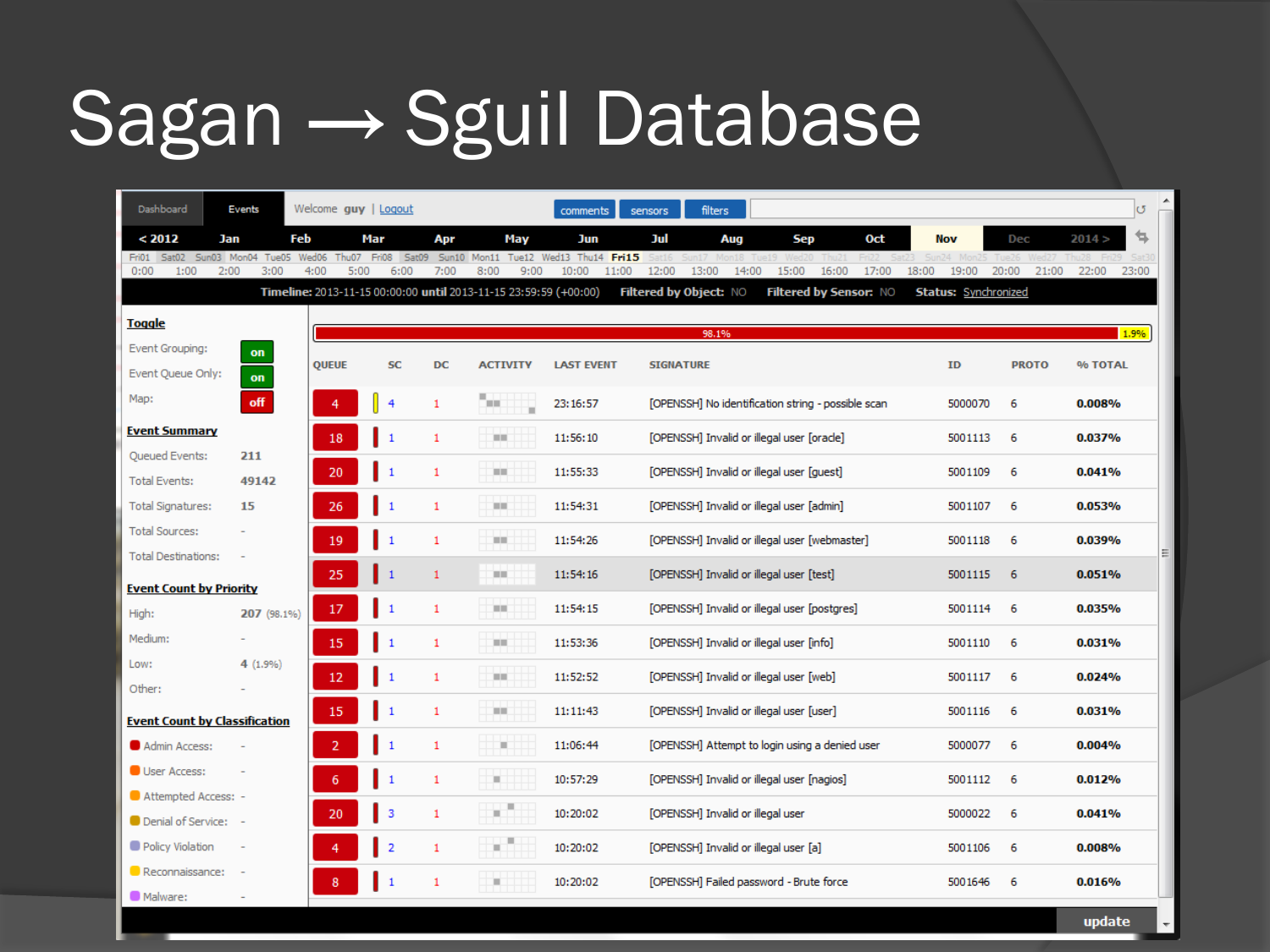### Commercial Products

- Evaluations available
	- HP ArcSight
	- Splunk
- **IBM QRadar**
- **RSA Security Analytics → Log Decoder**
- $\odot$  Snare  $\rightarrow$  Sends Windows logs in syslog format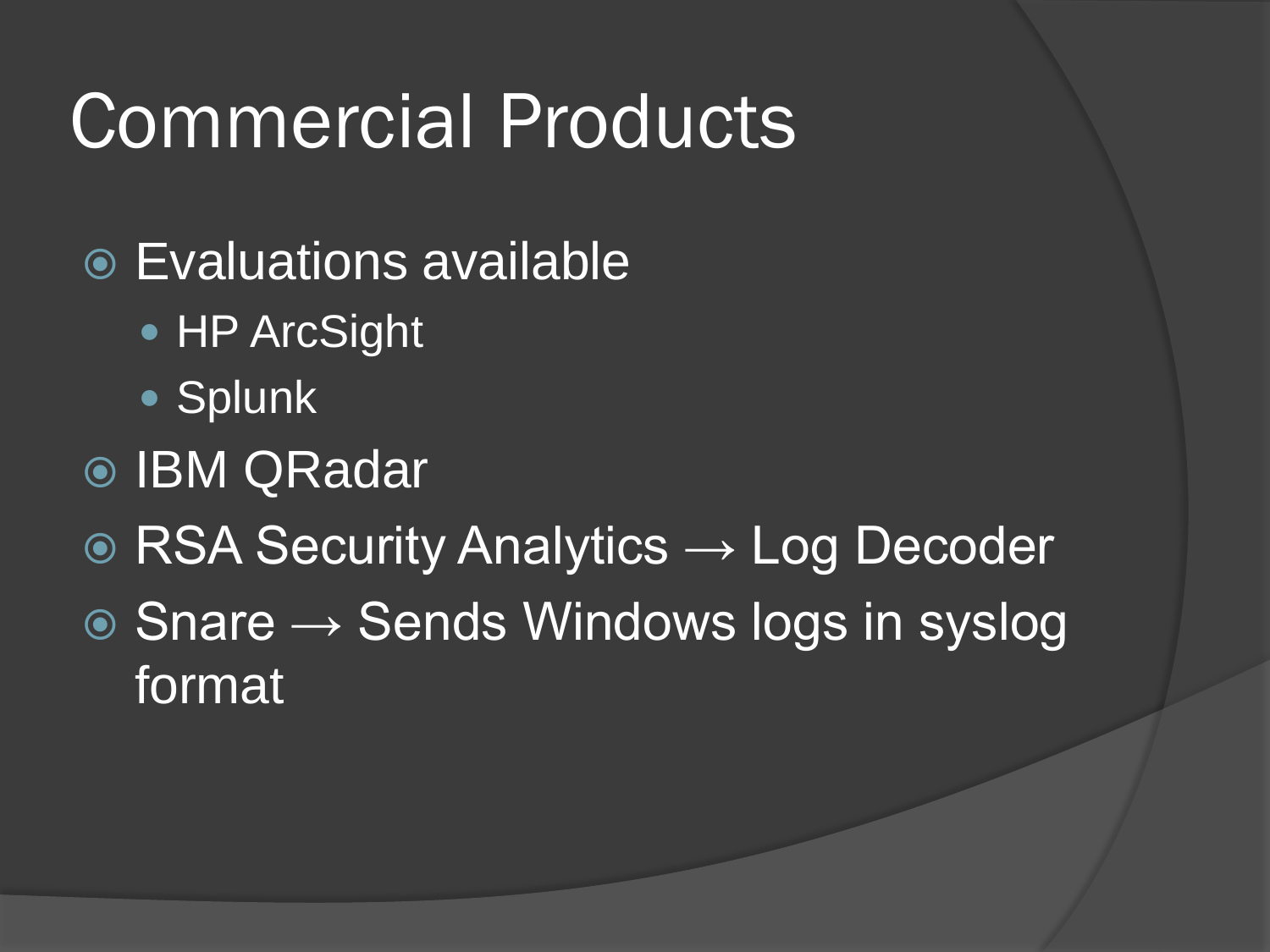# ArcSight Logger – Unix Logs



| deviceEventClassId                                   | count |
|------------------------------------------------------|-------|
| [OPENSSH] Invalid or illegal user                    | 324   |
| [SENDMAIL] Relaying denied<br>[reject=550 5.7.1]     | 84    |
| [OPENSSH] Failed password - Brute<br>force           | 81    |
| [OPENSSH] Invalid or illegal user [test]             | 61    |
| [OPENSSH] Invalid or illegal user<br><b>[oracle]</b> | 58    |
| [OPENSSH] Invalid or illegal user<br>[guest]         | 51    |
| [OPENSSH] Invalid or illegal user<br>[admin]         | 51    |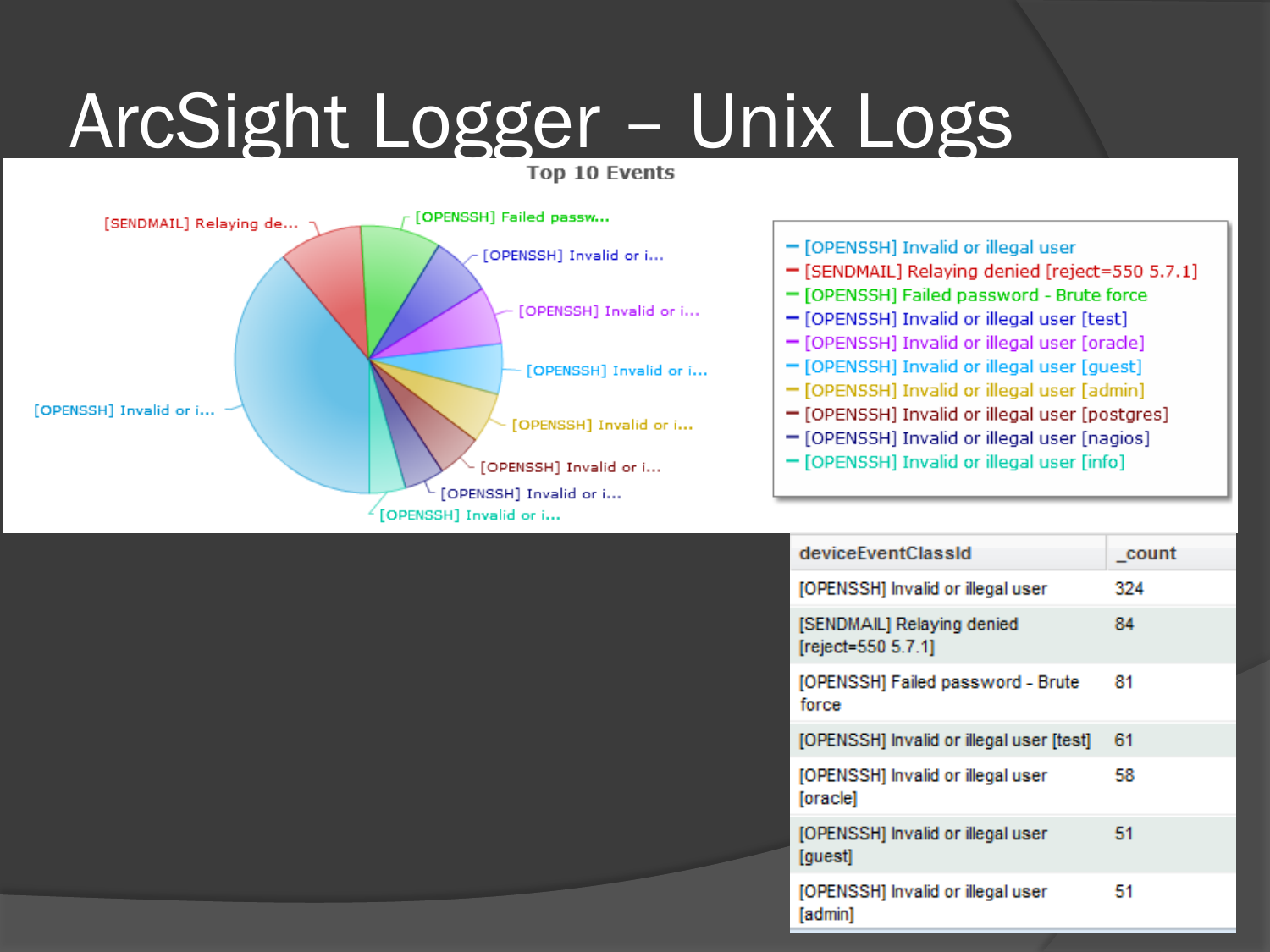## **Summary**

- Inaccurate (or absent) logs = difficult incident response
- Meeting regulations more than just a check box (PCI, PEPIDA)
- Can you survive a breach?
	- Operate at 60%, contain and investigate

Ref: http://eromang.zataz.com/2011/08/16/arcsight-logger-l750mb-now-for-free/